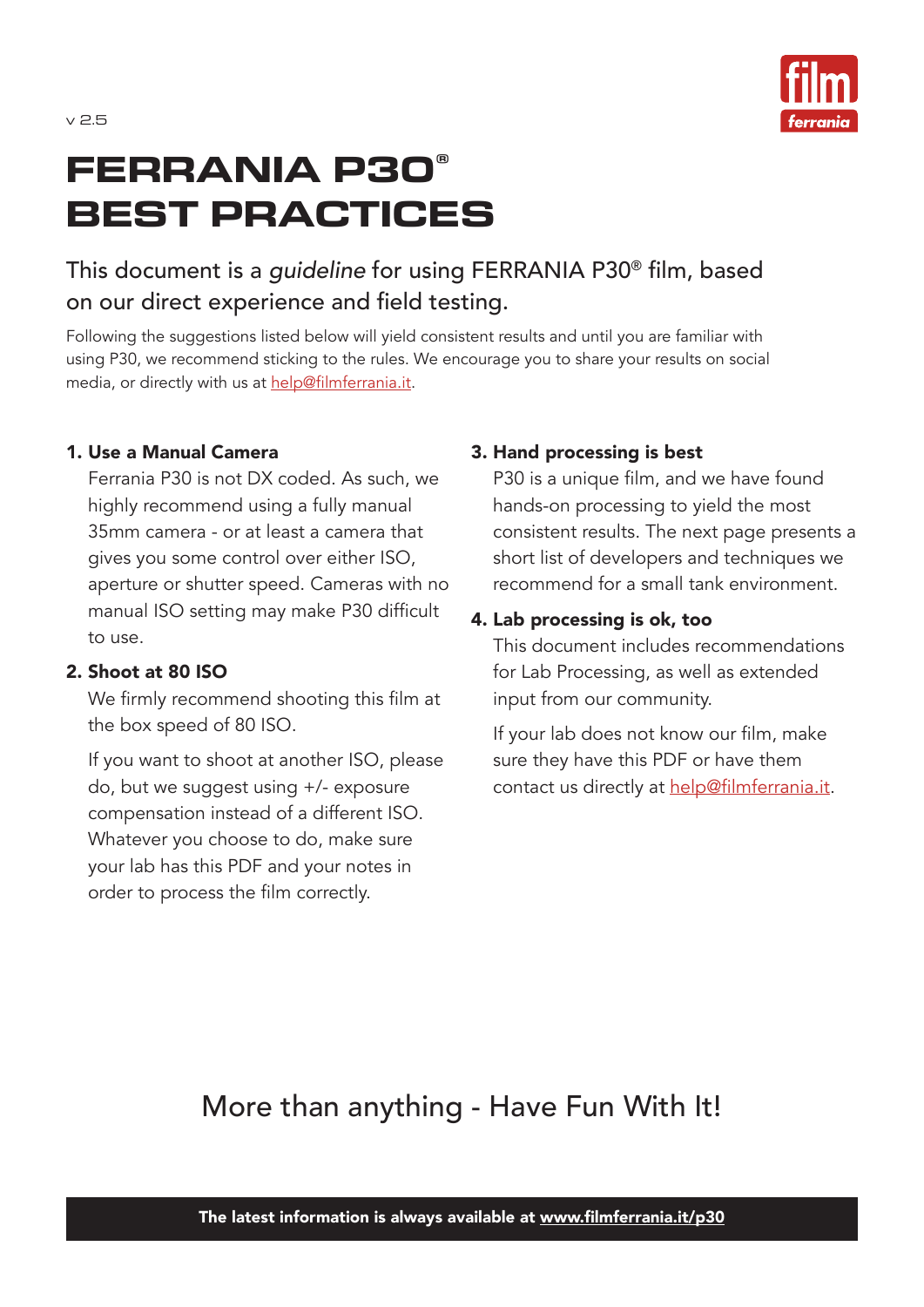

# **FERRANIA P30® PROCESSING CHART**

#### **RECOMMENDED TECHNIQUES for Handheld and Rotary Tanks**

| <b>DEVELOPER</b>  | <b>DILUTION</b>  | <b>TEMP</b> | <b>TIMINGS (minutes)</b> |                |                                                                                                                                                                                                                 |
|-------------------|------------------|-------------|--------------------------|----------------|-----------------------------------------------------------------------------------------------------------------------------------------------------------------------------------------------------------------|
|                   |                  |             | EI 50/18                 | EI 80/20       | <b>PROCEDURE</b>                                                                                                                                                                                                |
| Kodak D-76        | stock            | 20°C/68°F   | 8                        |                | <b>Small Tank:</b> Continuous inversions, or roll tank back<br>and forth <b>Rotary Tank:</b> Continuous rotation                                                                                                |
|                   | stock            | 20°C/68°F   |                          | $\overline{7}$ | <b>Small Tank:</b> Inversions for 10 seconds each minute<br>Rotary Tank: Continuous rotation                                                                                                                    |
| Kodak D-96        | stock            | 21°C/70°F   | 8                        | 8              | <b>Small Tank:</b> Continuous inversions, or roll tank back<br>and forth Rotary Tank: Continuous rotation                                                                                                       |
| Ilford Ilfosol 3  | 1:9              | 20°C/68°F   |                          | 6              | <b>Small Tank:</b> Inversions first 30 seconds, then 1<br>inversion per minute Rotary Tank: Continuous<br>rotation                                                                                              |
| Kodak HC-110      | 1:63<br>(dil. H) | 20°C/68°F   |                          | 12             | <b>Small Tank:</b> Inversions first minute, 10 second<br>inversions each minute Rotary Tank: Continuous<br>rotation (NOTE: must use at least 450ml water to<br>maintain the 6ml required for a 36 exp 135 roll) |
|                   | 1:31<br>(dil. B) | 20°C/68°F   |                          | 5              | <b>Small Tank:</b> Inversions first 30 seconds, then 1<br>inversion per minute Rotary Tank: Continuous<br>rotation                                                                                              |
| Kodak TMAX        | 1:6              | 24°C/72.5°F |                          | 7              | <b>Small Tank:</b> "TMAX style" - rapid twisting with<br>approx. 5-7 inversions first 10 seconds and each 30<br>seconds Rotary Tank: Continuous rotation                                                        |
| R09 (Rodinal)     | 1:100            | 20°C/68°F   |                          | 60             | Semi-Stand Technique: 3 minute pre-soak, 60<br>second initial agitation with gentle agitation at 15,<br>30 and 45 minutes                                                                                       |
| Tetenal Paranol S | 1:50             | 20°C/68°F   |                          | 14             | <b>Small Tank:</b> Continuous inversions for the first 30<br>seconds then 10 inversions every minute                                                                                                            |
| FF No.1 Monobath  | stock            | 21°C/70°F   |                          | 6              | <b>Small Tank:</b> 6-10 inversions first minute, then 1<br>inversion each 30 seconds                                                                                                                            |

NOTES:

Definitions in Procedures: "Small Tank" refers to any tank that requires manual agitation. "Rotary Tank" can refer to the Rondinax - a vintage daylight tank made by Agfa - or modern systems from Jobo or Phototherm that have motorized rotation of the processing tank.

D-96 is a cinema film developer that is most similar to the original P30 developer made by Ferrania in the 1960s, but it is also somewhat rare. You can find a recipe to mix your own here, and you can also buy it from Nik & Trik, and CineStill.